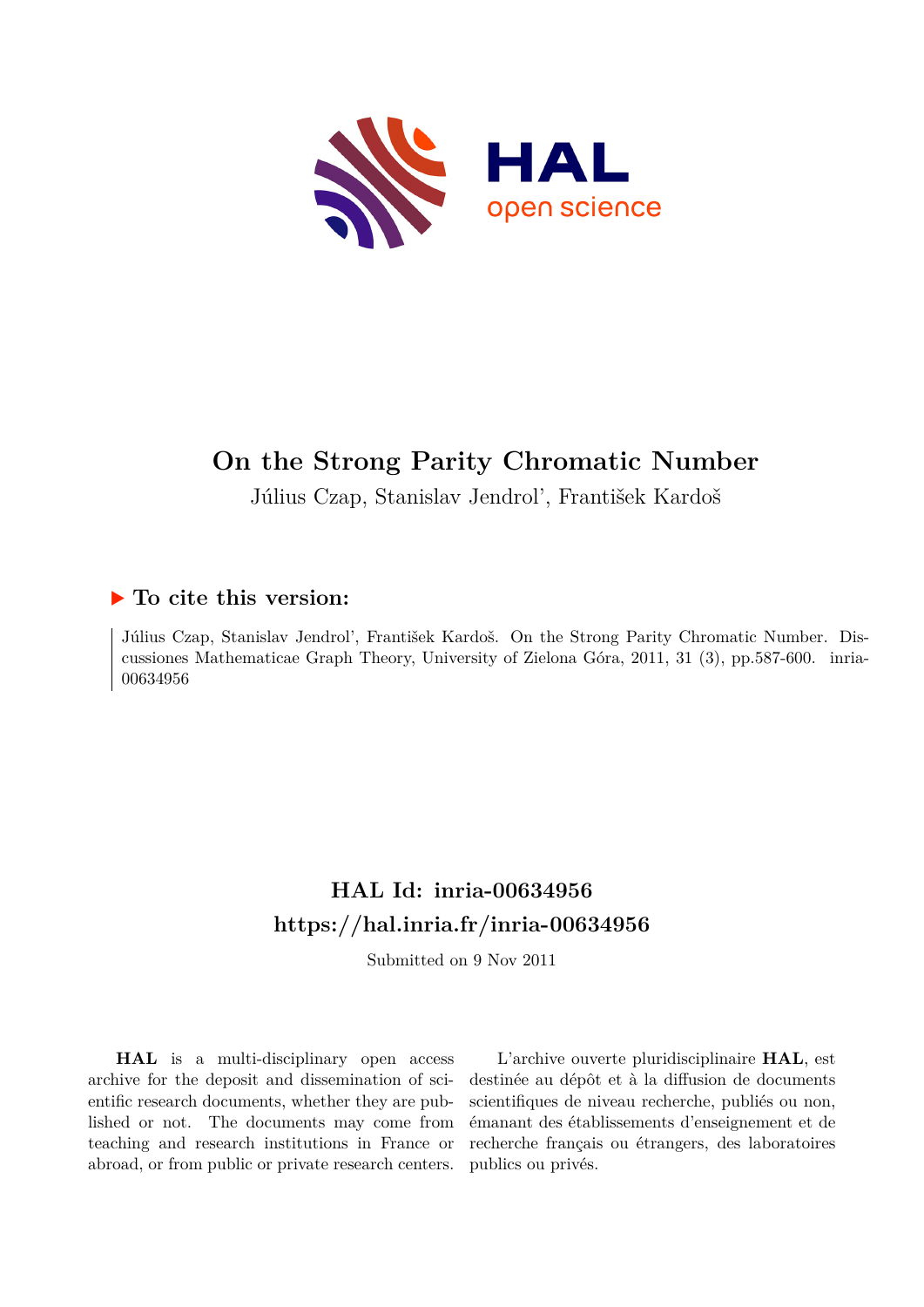Discussiones Mathematicae

2 Graph Theory xx  $(xxxx)$  1–14

#### 3 ON THE STRONG PARITY CHROMATIC NUMBER

Július Czap<sup>1</sup>, Stanislav Jendroľ<sup>2</sup> and František Kardoš <sup>2</sup> *Department of Applied Mathematics and Business Informatics, Faculty of Economics, Technical University of Košice, Němcovej 32, SK-04001 Košice, Slovakia* 2 *Institute of Mathematics, P. J. Šafárik University, Jesenná 5, SK-04001 Košice, Slovakia* email: julius.czap@tuke.sk {stanislav.jendrol,frantisek.kardos}@upjs.sk 

#### Abstract

 A vertex colouring of a 2-connected plane graph G is a *strong parity vertex colouring* if for every face f and each colour c, the number of 15 vertices incident with  $f$  coloured by  $c$  is either zero or odd. Czap *et al.* in [9] proved that every 2-connected plane graph has a proper strong parity vertex colouring with at most 118 colours. In this paper we improve this upper bound for some classes of plane graphs. Keywords: plane graph, k-planar graph, vertex colouring, strong par- ity vertex colouring. 2010 Mathematics Subject Classification: 05C15.

#### <sup>23</sup> 1. INTRODUCTION

 We adapt the convention that a graph (as a combinatorial object) is k*-planar* if it can be drawn in the plane (on the sphere) so that each its edge is crossed by at most k other edges; such a drawing is then called a k*-plane graph* (a 27 geometrical object). Specially, for  $k = 0$  we have planar or plane graphs. 28 If a plane graph G is drawn in the plane  $\mathcal{M}$ , then the maximal connected 29 regions of  $\mathcal{M} \setminus G$  are called the *faces* of G. The *facial walk* of a face f of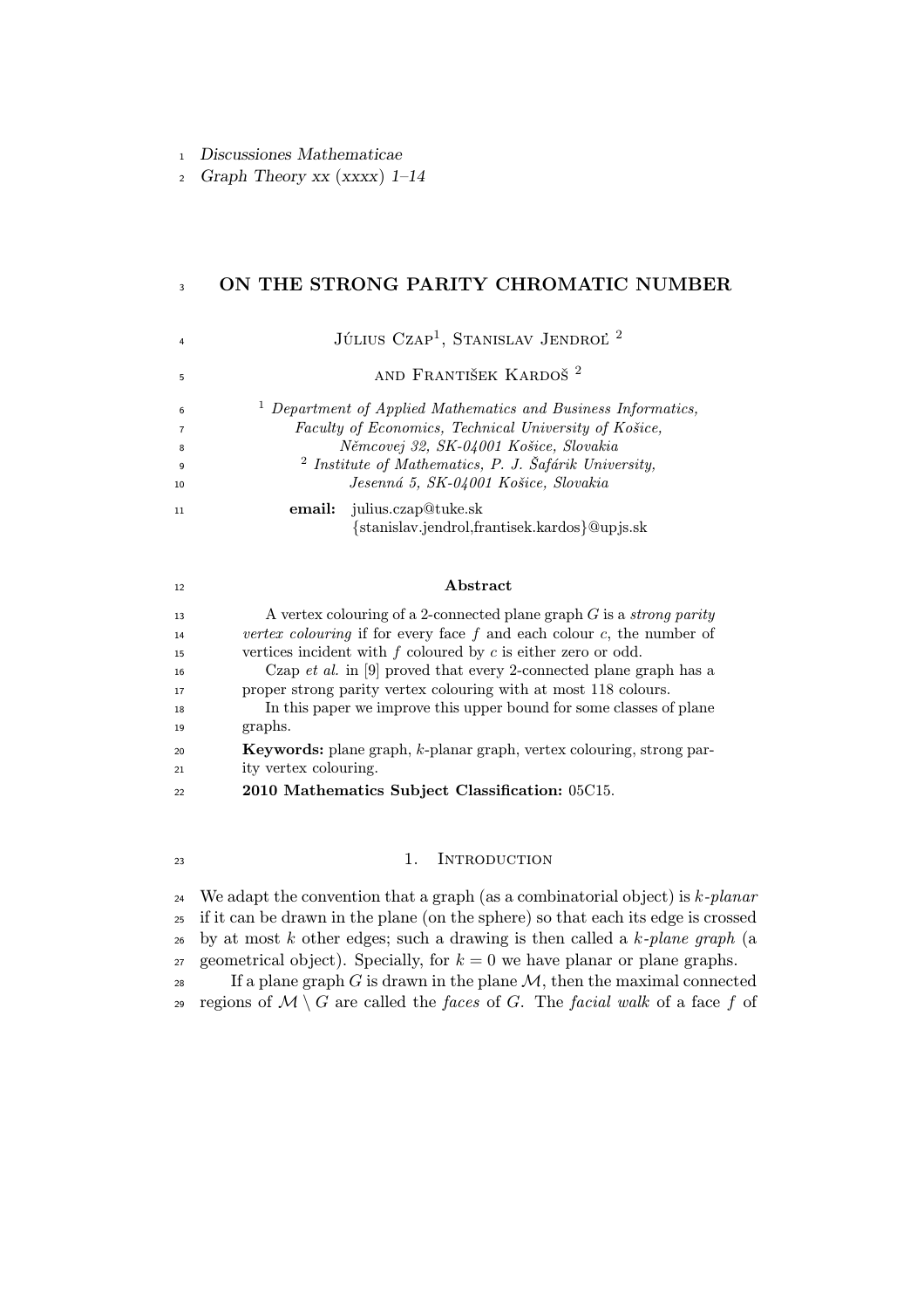a connected plane graph G is the shortest closed walk traversing all edges incident with f. The *size* of a face f is the length of its facial walk. Let a d*-face* be a face of size d. A 3-face is called a *triangle* and a face of size at least 4 is called a *non-triangle* face.

 A *triangulation* is a simple plane graph which contains only 3-faces. A *near-triangulation* is a simple plane graph which contains at most one non-triangle face.

 The *degree* of a vertex v of a graph G is the number of edges incident with  $v$ .

 Let the set of vertices, edges, and faces of a connected plane graph G 40 be denoted by  $V(G)$ ,  $E(G)$ , and  $F(G)$ , respectively, or by V, E, and F if G is known from the context.

42 A k-colouring of the graph G is a mapping  $\varphi: V(G) \to \{1, \ldots, k\}$ . A colouring of a graph in which no two adjacent vertices have the same colour is a *proper colouring*. A graph which has a proper k-colouring is called k*-colourable*.

 $\frac{46}{46}$  Let  $\varphi$  be a vertex colouring of a connected plane graph G. We say that 47 a face f of G uses a colour c under the colouring  $\varphi$  k times if this colour 48 appears k times along the facial walk of f. (The first and the last vertex of the facial walk is counted as one appearance only.)

 The problems of graph colouring, in particular the well-known Four Colour Problem [14], have motivated the development of different graph colourings, which brought many problems and questions in this area. Colour- ings of graphs embedded on surfaces with face constraints have recently drawn a substantial amount of attention, see e.g. [4, 5, 10, 11, 12, 16]. Two problems of this kind are the following.

56 **Problem 1.** A vertex colouring  $\varphi$  is a *weak parity vertex colouring* of a connected plane graph G if each face of G uses at least one colour an odd 58 number of times. The problem is to determine the minimum number  $\chi_w(G)$ 59 of colours used in such a colouring of G. The number  $\chi_w(G)$  is called the *weak parity chromatic number* of G.

61 **Problem 2.** A vertex colouring  $\varphi$  is a *strong parity vertex colouring* of a -connected plane graph G if for each face f and each colour c, either no  $\epsilon_{\rm s}$  vertex or an odd number of vertices incident with f is coloured by c. The 64 problem is to find the minimum number  $\chi_s(G)$  of colours used in such a 65 colouring of a given graph G. The number  $\chi_s(G)$  is called the *strong parity chromatic number* of G.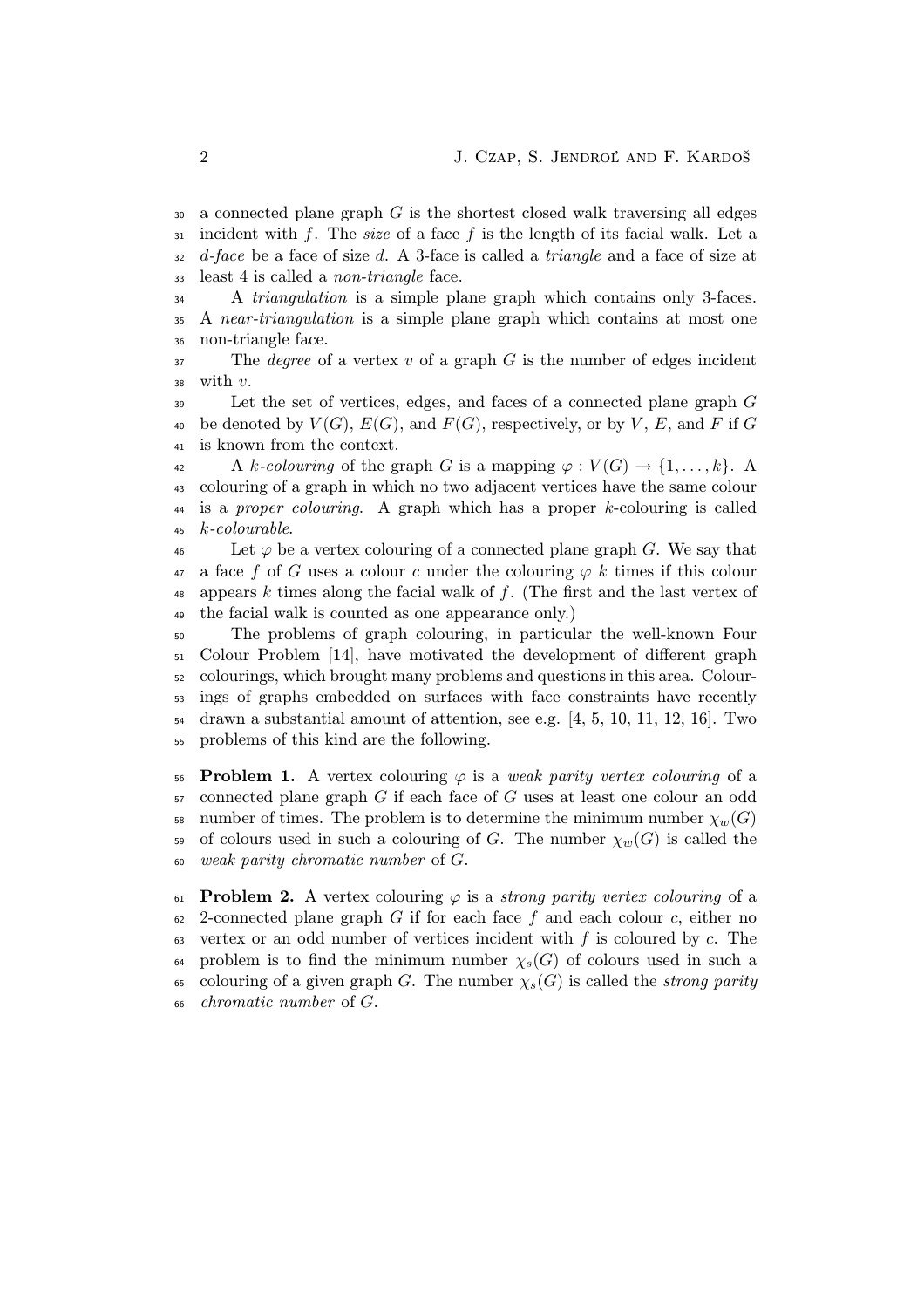Our research has been motivated by the paper [6] which deals with parity edge colourings in graphs. Recall that a parity edge colouring is such a colouring in which each walk uses some colour an odd number of times. The  $\tau$ <sup>0</sup> parity edge chromatic number  $p(G)$  is the minimum number of colours in a parity edge colouring of G. Computing  $p(G)$  is NP-hard even when G is a tree, but the problem of recognizing parity edge colourings of graphs is solvable in polynomial time. The vertex version of this problem is introduced in [5]. This article deals with parity vertex colourings of plane graphs focused on facial walks.

 The first problem has been investigated in [7]. The authors have found a general upper bound for this parameter.

 Theorem 1 (Czap and Jendroľ [7]). *Let* G *be a* 2*-connected plane graph. Then there is a proper weak parity vertex* 4*-colouring of* G*, such that each face of* G *uses some colour exactly once.*

81 Czap and Jendroľ [7] conjecture that  $\chi_w(G) \leq 3$  for all simple plane graphs G and they have proved that this conjecture is true for the class of 2-connected simple cubic plane graphs. This conjecture is still open in general.

In this paper, we focus on the second problem.

#### 85 2. STRONG PARITY VERTEX COLOURING

 In the paper [7] there is posed a conjecture that for any 2-connected plane  $graph G$  the strong parity chromatic number can be bounded from above by a constant. The conjecture was proved by Czap *et al.* in the following form.

 Theorem 2 (Czap, Jendroľ, and Voigt [9]). *Let* G *be a* 2*-connected plane graph. Then* G *has a proper strong parity vertex colouring with at most* 118 *colours.*

 The constant 118 was recently improved to 97 by Kaiser *et al.* [13]. In this section, we improve this upper bound for 3-connected simple plane graphs having property that the faces of a certain size are in a sense far from each other.

 The following lemma is fundamental. Remind that a cycle can be con-sidered as a connected 2-regular plane graph.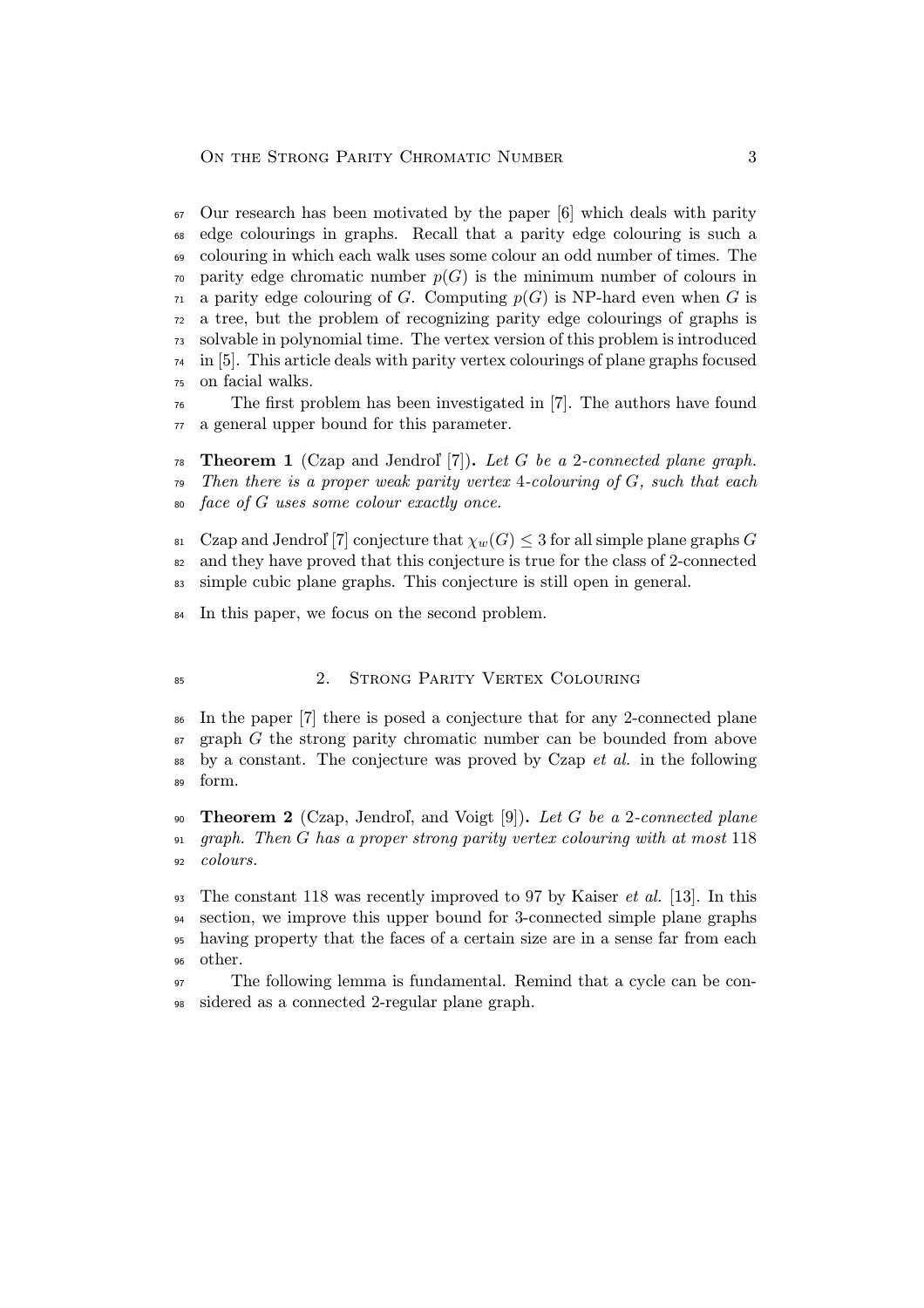99 **Lemma 3.** Let  $C = v_1, \ldots, v_k$  be a cycle on k vertices. Then there is a 100 *proper strong parity vertex colouring*  $\varphi$  *of* C *using the colours*  $a, b, c, d, e$ , <sup>101</sup> *where the colours* a*,* b*,* c *are used at most once.*

102 **Proof.** We define the colouring  $\varphi$  of C in the following way:

- 103  $k = 4t$ , then  $\varphi(v_1) = a, \varphi(v_2) = b, \varphi(v_i) = d$  for  $i \equiv 1 \pmod{2}$ ,  $i > 1$ , 104 and  $\varphi(v_i) = e$  for  $i \equiv 0 \pmod{2}$ ,  $i > 2$ .
- 105 If  $k = 4t + 1$ , then  $\varphi(v_1) = a, \varphi(v_2) = b, \varphi(v_3) = c, \varphi(v_i) = d$  for  $i \equiv 1$ 106 (mod 2),  $i > 3$ , and  $\varphi(v_i) = e$  for  $i \equiv 0 \pmod{2}$ ,  $i > 2$ .
- 107 If  $k = 4t + 2$ , then  $\varphi(v_i) = d$  for  $i \equiv 1 \pmod{2}$  and  $\varphi(v_i) = e$  for  $i \equiv 0$ <sup>108</sup> (mod 2).
- 109 If  $k = 4t + 3$ , then  $\varphi(v_1) = a$ ,  $\varphi(v_i) = d$  for  $i \equiv 1 \pmod{2}$ ,  $i > 1$ , and 110  $\varphi(v_i) = e$  for  $i \equiv 0 \pmod{2}$ .
- <sup>111</sup> Clearly, this colouring satisfies our requirements in each case.

<sup>112</sup> Lemma 4. *Let* G *be a* 3*-connected near-triangulation. Then there is a* <sup>113</sup> *proper strong parity vertex colouring of* G *which uses at most* 6 *colours.* <sup>114</sup> *Moreover, this bound is best possible.*

**Proof.** If G is a triangulation, then by the Four Colour Theorem [1] we can colour the vertices of G with at most 4 colours in such a way that the vertices incident with the same face receive different colours. Clearly, this colouring is a strong parity vertex one.

119 Now we suppose that G contains a d-face  $f, d \geq 4$ . Let  $v_1, \ldots, v_d$  be 120 the vertices incident with f in this order. Next we insert the diagonals  $v_1v_i$ , 121  $i \in \{3, \ldots, d-1\}$  and we get a new graph T. The graph T has a proper <sup>122</sup> colouring which uses at most four colours, since it is a plane triangulation. 123 This colouring induces the colouring  $\varphi$  of G in the natural way.

124 We can assume that  $\varphi(v_1) = 1$ ,  $\varphi(v_2) = 2$ , and  $\varphi(v_3) = 3$ . Next we use  $125$  Lemma 3 and we recolour the vertices incident with the face f. We use the 126 following colours:  $a = 1, b = 2, c = 3, d = 5, \text{ and } e = 6.$ 

<sup>127</sup> Observe, that each triangle face of G uses three different colours and  $128$  from Lemma 3 it follows that the face f uses each colour which appears on <sup>129</sup> its boundary an odd number of times.

<sup>130</sup> To see that the bound 6 is best possible it suffices to consider the graph 131 of a wheel  $W_5$  depicted in Figure 1.

132 We write  $v \in f$  if a vertex v is incident with a face f. Two distinct faces 133 f and g *touch* each other, if there is a vertex v such that  $v \in f$  and  $v \in g$ .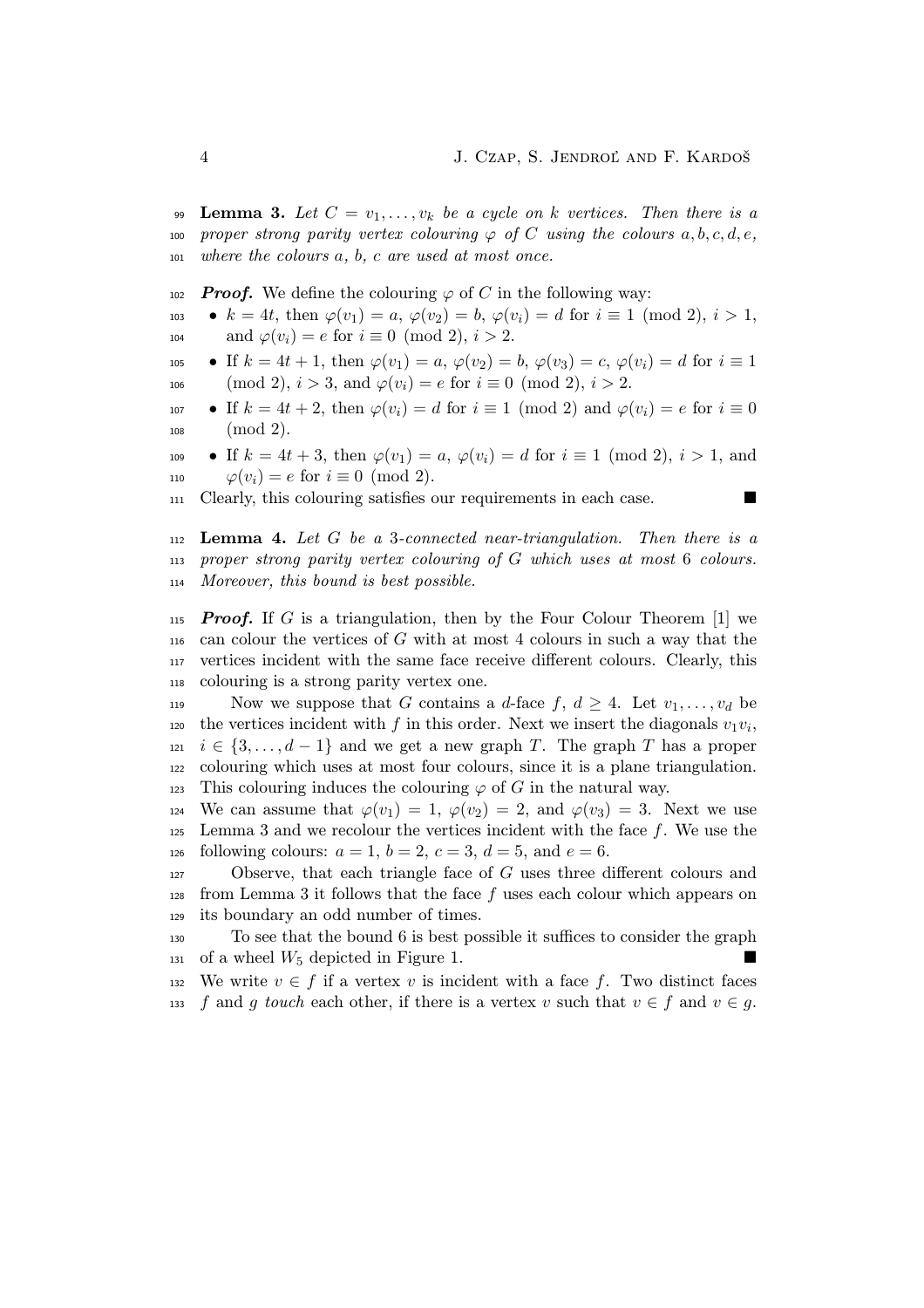

Figure 1: An example of a graph with no proper strong parity vertex colouring using less than 6 colours.

<sup>134</sup> Two distinct faces f and g *influence* each other, if they touch, or there is a 135 face h such that h touches both f and q.

 Theorem 5. *Let* G *be a* 3*-connected plane graph in which no two non- triangle faces influence each other. Then there is a proper strong parity vertex colouring of* G *which uses at most six colours* 1, . . . , 6 *such that each vertex which is not incident with any non-triangle face has a colour from the set* {1, 2, 3, 4}*. Moreover, this bound is sharp.*

 $141$  **Proof.** We apply induction on the number of non-triangle faces. If G con-<sup>142</sup> tains one non-triangle face then the claim follows from Lemma 4.

143 Assume that G contains j non-triangle faces,  $j \geq 2$ . Let  $f = v_1, \ldots, v_m$ 144 be one of them. We insert the diagonals  $v_1v_i, i \in \{3, \ldots, m-1\}$  to the 145 face f and we get a new graph H. The graph H has  $(j-1)$  non-triangle <sup>146</sup> faces, hence, by induction, it has a proper strong parity vertex colouring  $147$  which uses at most six colours  $1, \ldots, 6$ . Moreover, each vertex which is not 148 incident with any non-triangle face has a colour from the set  $\{1, 2, 3, 4\}$ . 149 This colouring of H induces the colouring  $\varphi$  of G.

150 Observe, that the vertices incident with  $f$  or the faces which touch  $f$ <sup>151</sup> have colours from the set  $\{1, 2, 3, 4\}$  (else G contains two non-triangle faces <sup>152</sup> that influence each other). We use the colouring from Lemma 3 with the 153 colours  $a = \varphi(v_1)$ ,  $b = \varphi(v_2)$ ,  $c = \varphi(v_3)$ ,  $d = 5$ , and  $e = 6$  to recolour the 154 vertices incident with  $f$  so that we obtain a required colouring of  $G$ .

 To see that the bound 6 is best possible it suffices to consider a trian-156 gulation T such that it contains  $\ell$  triangle faces  $f_1, f_2, \ldots, f_\ell$  which do not influence each other, and insert a wheel-like configuration into each of them, see Figure 2 for illustration.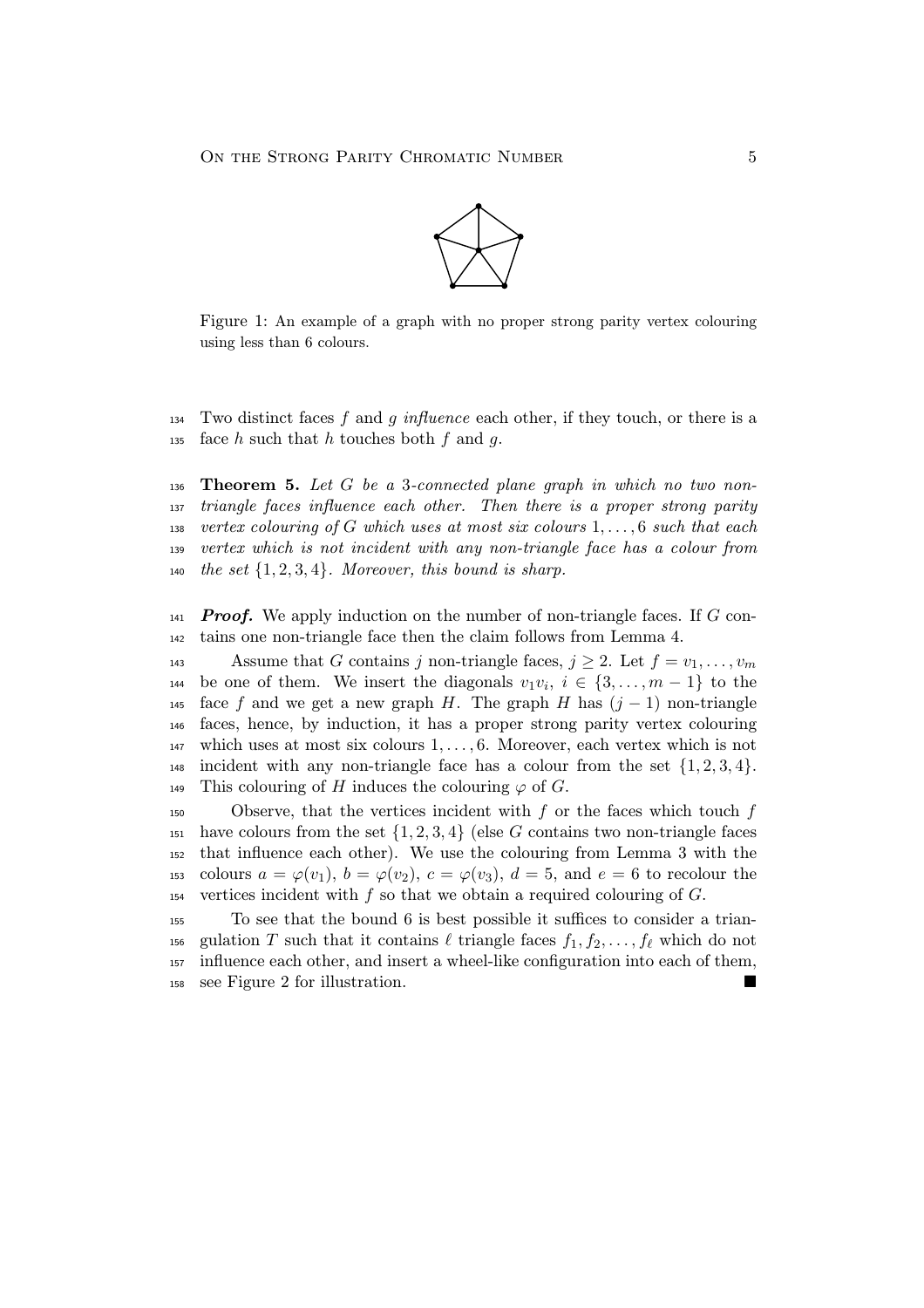

Figure 2: Inserting a path on three vertices into a triangle face yields a configuration without a required colouring using less than 6 colours.

#### <sup>159</sup> 2.1. Strong parity colouring versus cyclic colouring

<sup>160</sup> A *cyclic colouring* of a plane graph is a vertex colouring in which, for each <sup>161</sup> face f, all the vertices on the boundary of f have distinct colours. The *cyclic* 162 *chromatic number*  $\chi_c(G)$  of a plane graph G is the minimum number of <sup>163</sup> colours in a cyclic colouring. Clearly, every cyclic colouring of a 2-connected 164 plane graph is also a strong parity vertex colouring, hence,  $\chi_s(G) \leq \chi_c(G)$ . 165 Therefore, every upper bound on  $\chi_c(G)$  also applies for  $\chi_s(G)$ . There are several known bounds on  $\chi_c(G)$  depending on  $\Delta^*(G)$ , the maximum face 167 size of a plane graph G. The results of  $[16]$ ,  $[11]$ ,  $[12]$ , and  $[10]$  immediately <sup>168</sup> give the following statements.

Proposition 6. *Let* G *be a* 2*-connected plane graph with maximum face size* ∆<sup>∗</sup> *. Then*

$$
\chi_s(G) \le \left\lceil \frac{5\Delta^*}{3} \right\rceil.
$$

*Moreover, if* G *is* 3*-connected, then*

$$
\chi_s(G) \le \begin{cases} \Delta^* + 1 & \text{for} \quad \Delta^* \ge 60, \\ \Delta^* + 2 & \text{for} \quad \Delta^* \ge 18, \\ \Delta^* + 5 & \text{for} \quad \Delta^* \ge 3. \end{cases}
$$

- <sup>169</sup> Borodin *et al.* proved the following.
- <sup>170</sup> Theorem 7 (Borodin [2]). *Let* G *be a* 2*-connected plane graph with maxi-*171 *mum face size*  $\Delta^* \leq 4$ *. Then*  $\chi_c(G) \leq 6$ *.*

<sup>172</sup> Theorem 8 (Borodin, Sanders and Zhao [4]). *Let* G *be a* 2*-connected plane* 173 *graph with maximum face size*  $\Delta^* \leq 5$ *. Then*  $\chi_c(G) \leq 8$ *.* 

174 We use these theorems to improve the general upper bound on  $\chi_s(G)$  for <sup>175</sup> several graph classes with arbitrary large faces.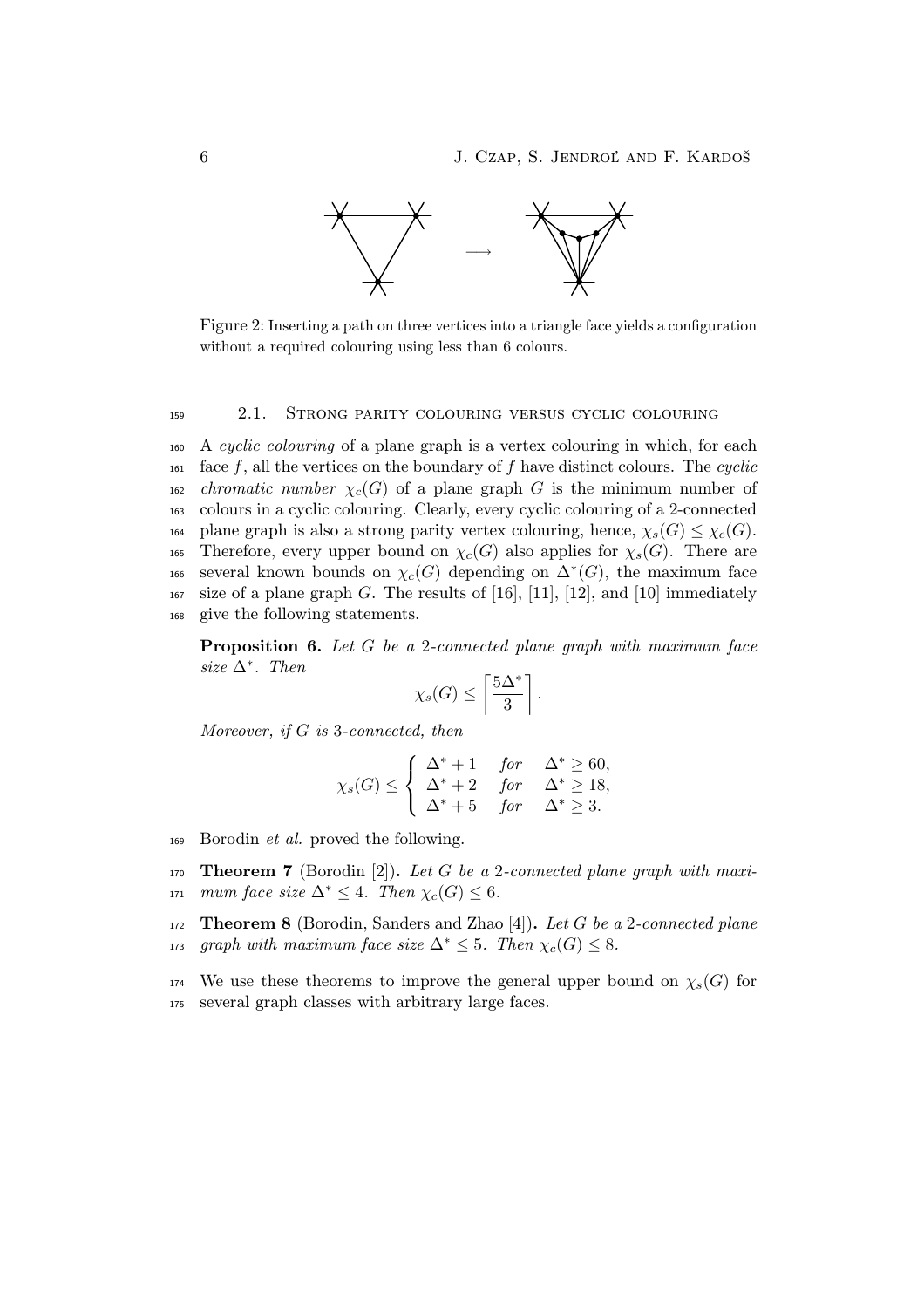<sup>176</sup> Theorem 9. *Let* G *be a* 3*-connected plane graph in which the faces of size* <sup>177</sup> *at least* 5 *do not influence each other. Then there is a proper strong parity* <sup>178</sup> *vertex colouring of* G *which uses at most* 8 *colours.*

**Proof.** Let  $B = \{f_1, \ldots, f_\ell\}$  be the set of faces of size at least 5 and let  $d_i$ 179 180 denote the size of the face  $f_i$ . Let the face  $f_i$  be incident with the vertices 181  $v_{i,1}, \ldots, v_{i,d_i}, i \in \{1, \ldots, \ell\}$ . Next we insert the diagonals  $v_{i,1}v_{i,m}, m \in$ 182  $\{3,\ldots,d_i-1\}$ , to the face  $f_i$  for  $i\in\{1,\ldots,\ell\}$ , and we get a new graph H. 183 Observe, that H contains only 3-faces and 4-faces.

<sup>184</sup> *i*. From Theorem 7 it follows that H has a cyclic colouring with at most 185 six colours. This colouring defines the colouring  $\varphi$  of G. Clearly, each face 186 of G of size j,  $j \in \{3, 4\}$ , uses j different colours. Finally, we recolour the  $187$  vertices incident with the faces from B in such a way that we get a proper 188 strong parity vertex colouring of G. For the face  $f_i$  we use the same colouring 189 as in Lemma 3 with  $a = \varphi(v_{i,1}), b = \varphi(v_{i,2}), c = \varphi(v_{i,3}), d = 7, e = 8.$ 

 $190$  It is easy to check that this colouring of G satisfies our requirements. <sup>191</sup>

<sup>192</sup> Theorem 10. *Let* G *be a* 3*-connected plane graph such that the faces of* <sup>193</sup> *size at least* 6 *do not influence each other. Then there is a proper strong* <sup>194</sup> *parity vertex colouring of* G *which uses at most* 10 *colours.*

195 **Proof.** We create a graph H from G analogously as in the proof of Theorem  $196$  9. Using Theorem 8 we colour the vertices of H cyclically with at most 8 197 colours. By this colouring we get the colouring  $\varphi$  of G.

198 At this time each face of G of size j,  $j \in \{3, 4, 5\}$ , uses j different colours. <sup>199</sup> We recolour the vertices incident with  $f_i$  by the colouring defined in Lemma 200 3. We use the following colours:  $a = \varphi(v_{i,1}), b = \varphi(v_{i,2}), c = \varphi(v_{i,3}), d = 9$ ,  $e = 10.$ 

#### <sup>202</sup> 2.2. Strong parity colouring versus k-planarity

 Recall that a graph is k-planar if it can be drawn in the plane so that each its edge is crossed by at most k other edges. In this section we investigate the structure of k-planar graphs. We will use only one operation, namely <sub>206</sub> the *contraction*. The contraction of an edge  $e = uv$  in the graph G, denoted 207 by  $G \circ e$ , is defined as follows: identify the vertices u and v, delete the loop uv and replace all multiple edges arisen by single edges.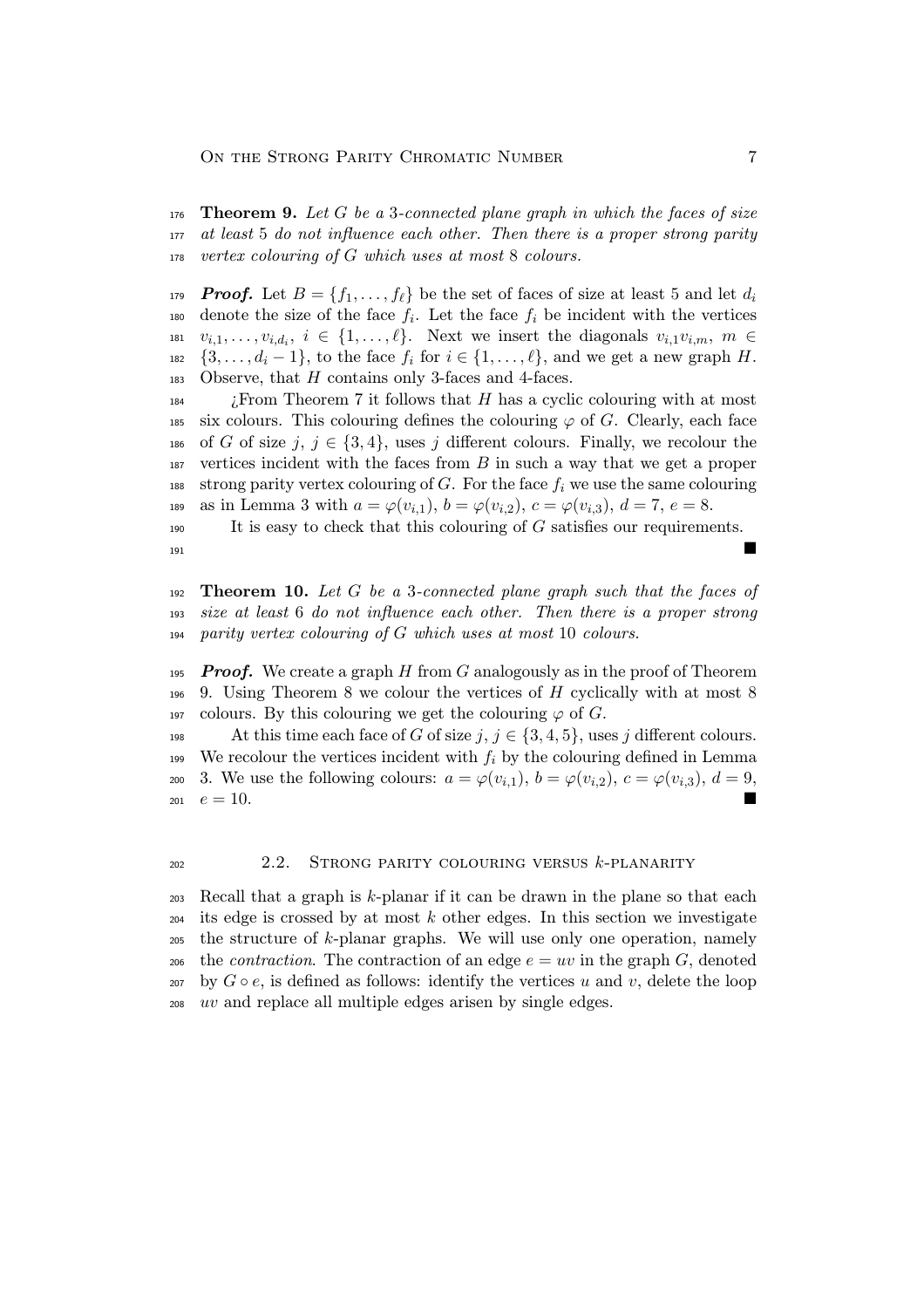<sup>209</sup> Lemma 11. *Let* G *be a drawing of a* k*-planar graph, and let* e *be an edge* <sup>210</sup> *which is not crossed by any other edge. Then* G ◦ e *is a* k*-planar graph.*

 $_{211}$  **Proof.** While contracting the edge e, the number of crossings of any edge <sup>212</sup> does not increase, therefore, the graph remains k-planar.

**Lemma 12.** Let G be a drawing of a k-planar graph, and let  $C = v_1, \ldots, v_t$ 213 *be a cycle in* G *such that the edges*  $v_i v_{i+1}$ ,  $i \in \{1, ..., t\}$ ,  $v_{t+1} = v_1$ , are *not crossed by any other edge and the inner part of* C *does not contain any vertex. Let* H *be a graph obtained from* G *by collapsing* C *into a single vertex* (*and replacing multiple edges by single edges*)*. Then the graph* H *is a* k*-planar graph.*

<sub>219</sub> **Proof.** We successively contract the edges  $v_1v_2, \ldots, v_{t-1}v_t$ . After the con-220 traction of  $v_1v_2$  we obtain a k-planar graph (see Lemma 11). Clearly, there  $221$  exists a plane drawing of G such that the edges on the cycle corresponding <sup>222</sup> to C are not crossed by any other edge and the cycle has an empty inner 223 part. When we contract the last edge  $v_{t-1}v_t$  we get the graph H.

 $224$  We say that a face f of size i is *isolated* if there is no face q of size at least 225 *i* touching  $f$ .

 Lemma 13. *Let* j *be a fixed integer from the set* {3, 4, 5}*. Let* G *be a* 2 *connected plane graph such that any face of size at least*  $j + 1$  *is isolated. Let* H *be a graph obtained from* G *in the following way: for each face in* G *of size at least*  $j + 1$  *insert a vertex to* H, *join two vertices of* H *by an edge if the corresponding faces influence each other in* G*. Then*

 $231$  1 *If*  $j = 3$  *then H is a planar graph.* 

 $2 \text{ If } j = 4 \text{ then } H \text{ is a 1-plane graph.}$ 

233 3 *If*  $j = 5$  *then H is a* 2*-planar graph.* 

**Proof.** Let  $B = \{f_1, \ldots, f_\ell\}$  be a set of faces which have sizes at least  $j+1$ . Let  $V(f_i)$  denote the set of vertices of G incident with the face  $f_i$ ,  $i \in \{1, \ldots, \ell\}$ . Clearly,  $V(f_i) \cap V(f_j) = \emptyset$ , for  $i \neq j$ , because  $f_i$  and  $f_j$  do not touch each other.

238 Given the sets  $V(f_i)$ , we colour the vertices of G in the following way: 239 Vertices contained in  $V(f_i)$  receive the colour *i*; vertices not contained in 240 any  $V(f_i)$  receive the colour 0.

241 To each face g with a facial walk  $u_1, \ldots, u_p, 4 \leq p \leq j$  we insert the <sup>242</sup> diagonal  $u_nu_m$ ,  $n,m \in \{1,\ldots,p\}$ , if the vertices  $u_n$  and  $u_m$  have distinct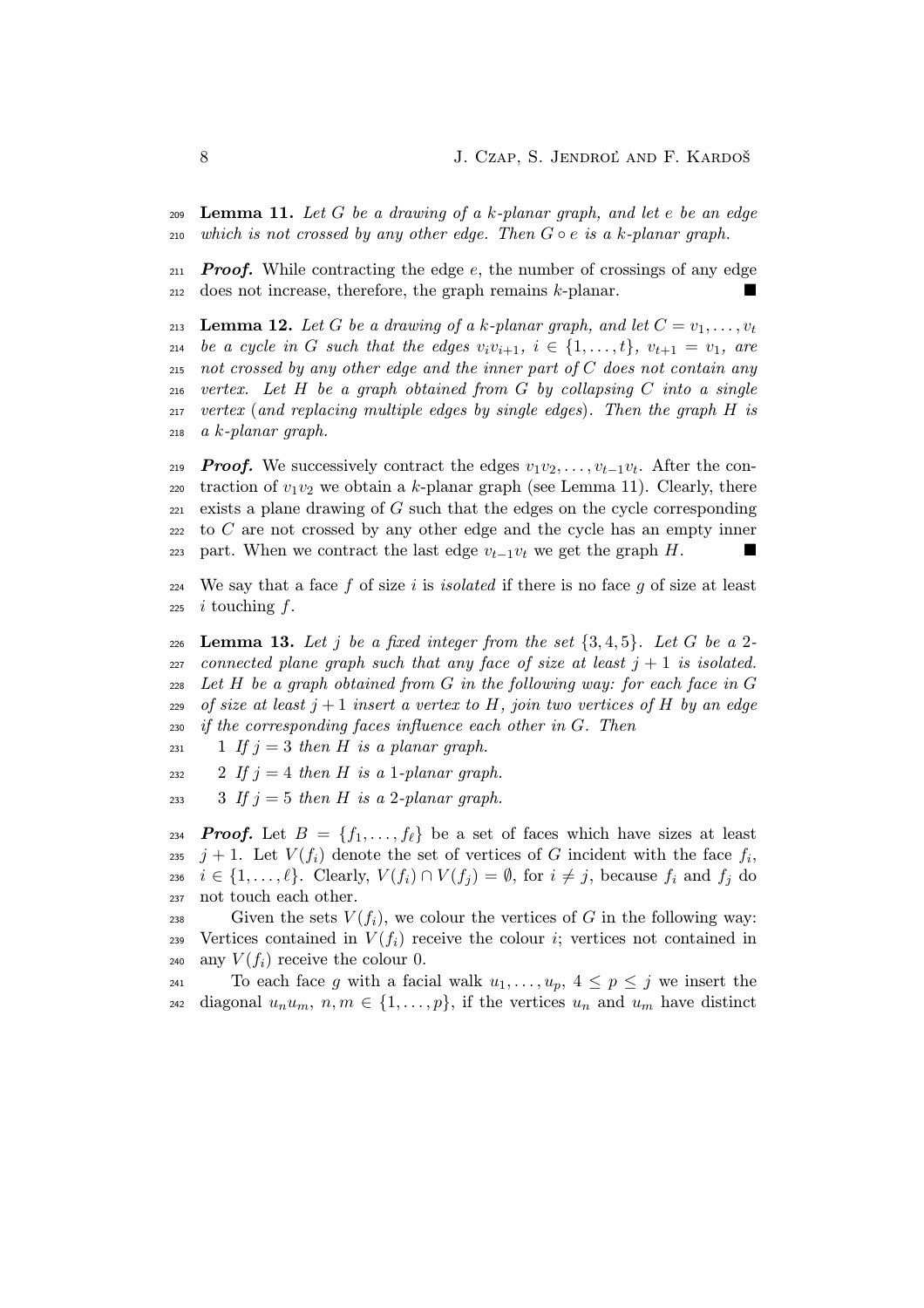- $_{243}$  colours and these colours are different from 0. So we get the graph  $G_1$ . Let <sup>244</sup>  $G_2$  be a graph induced on the vertices of  $G_1$  which have colours different  $245$  from 0 and let  $G_3$  be a graph obtained from  $G_2$  by collapsing the vertices 246 from  $V(f_i)$  to the vertex  $v_i, i \in \{1, \ldots, \ell\}.$
- <sup>247</sup> Observe that,

<sup>248</sup> 1. If  $j = 3$  then  $G = G_1$ , hence  $G_2$  is a plane graph. From Lemma 12 it 249 follows that  $G_3$  is a plane graph.

250 2. If  $j = 4$  then to each face of size 4 we add at most 2 diagonals, hence,  $251$  G<sub>1</sub> is a 1-plane graph. G<sub>2</sub> is a subgraph of G<sub>1</sub> therefore it is 1-plane too. 252 Lemma 12 ensures that  $G_3$  is 1-plane.

253 3. If  $j = 5$  then  $G_1$  and  $G_2$  are 2-plane graphs because the complete 254 graph on 5 vertices is 2-planar. From Lemma 12 it follows that  $G_3$  is 2-plane. 255 Observe, the vertices  $v_s, v_t$  of  $G_3, s, t \in \{1, ..., \ell\}$ , are joined by an edge 256 if and only if the corresponding faces  $f_s, f_t$  of G influence each other. Hence, 257 the graph  $G_3$  is the plane drawing of H.

258 In the rest of the paper let  $B_i(G)$  (or  $B_i$  if G is known from the context) 259 denote the set of faces of G of size at least  $i, i \in \{4, 5, 6\}$ , and let  $\ell_i$  denote 260 the number of faces in  $B_i(G)$ . Let  $H_i$  be a graph obtained from G in the <sup>261</sup> following way: for each face  $f \in B_i \subseteq F(G)$  insert a vertex to  $H_i$ , join two  $\alpha$ <sub>262</sub> vertices of  $H_i$  if the corresponding faces influence each other in  $G$ .

 The previous theorems give upper bounds for the strong parity chro- matic number for graphs in which any two faces of size at least 4, 5 or 6 do not influence each other. In the next part of this article we provide another upper bound in the case when the faces of size at least six do not touch but they can influence one another.

<sup>268</sup> Theorem 14. *Let* G *be a* 3*-connected plane graph such that any face of size* <sup>269</sup> *at least* 4 *is isolated. Then there is a proper strong parity vertex colouring* <sup>270</sup> *of* G *which uses at most* 12 *colours.*

 $271$  **Proof.** If G does not contain any two non-triangle faces influencing each  $272$  other then from Theorem 5 it follows that G has a required colouring.

<sup>273</sup> Assume that G contains at least two non-triangle faces which influence 274 each other. Let the face  $f_i \in B_4$  be incident with the vertices  $v_{i,1}, \ldots, v_{i,d_i}$ , <sup>275</sup>  $i \in \{1, \ldots, \ell_4\}$ , where  $d_i$  is the size of  $f_i$ . We insert the diagonals  $v_{i,1}v_{i,m}$ , 276  $m \in \{3, \ldots, d_i-1\}$ , to the face  $f_i$  for  $i \in \{1, \ldots, \ell_4\}$ , and we get a triangula- $277$  tion T. Using the Four Colour Theorem we colour the vertices of T with at <sup>278</sup> most four colours such that adjacent vertices receive distinct colours. This 279 colouring induces the colouring  $\varphi$  of G.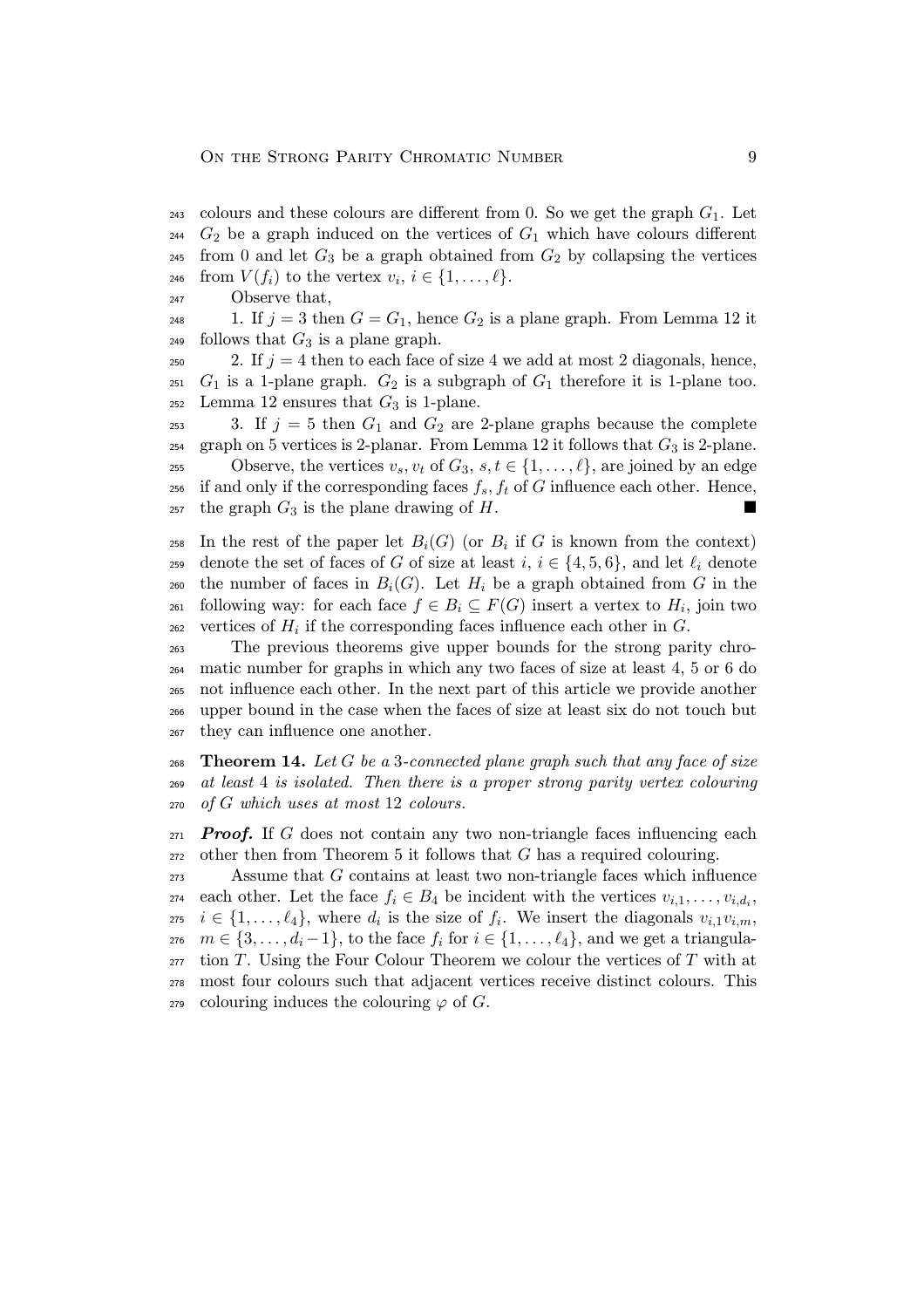*i* From Lemma 13 it follows that  $H_4$  is a planar graph, hence, we can as-281 sign to each vertex of  $H_4$  one pair of colours from  $\{(5, 6), (7, 8), (9, 10), (11, 12)\}\$  in such a way that two adjacent vertices receive distinct pairs. It means that we can assign a pair of colours to each face of G of size at least four in such a way that two faces which influence each other receive distinct pairs.

Equal 285 Assume that we assigned the pair  $(x_i, y_i)$  to the face  $f_i$ . Now we recolour 286 the vertices incident with  $f_i, i \in \{1, \ldots, \ell_4\}$ . We use the same colouring 287 as in Lemma 3 with colours  $a = \varphi(v_{i,1}), b = \varphi(v_{i,2}), c = \varphi(v_{i,3}), d = x_i$ 288 and  $e = y_i$ . If we perform this recolouring of vertices on all faces of size at 289 least 4 we obtain such a colouring that if a colour appears on a face  $f_i \in B_4$ , 290  $i \in \{1, \ldots, \ell_4\}$ , then it appears an odd number of times. Moreover, if we  $_{291}$  recolour at least two vertices on a triangle face of G then we recolour them <sup>292</sup> with distinct colours, because the corresponding faces influence each other. <sup>293</sup>

<sup>294</sup> There is a lot of papers about plane graphs and their colourings but little is 295 known about k-planar graphs,  $k \geq 1$ . We use the following result of Borodin 296 to find an upper bound on  $\chi_s(G)$  for the class of 3-connected plane graphs <sup>297</sup> for which the faces of size at least five are in a sense far from each other.

<sup>298</sup> Theorem 15 (Borodin [3]). *If a graph is* 1*-planar, then it is vertex* 6*-* <sup>299</sup> *colourable.*

<sup>300</sup> Theorem 16. *Let* G *be a* 3*-connected plane graph such that any face of size* <sup>301</sup> *at least* 5 *is isolated. Then there is a proper strong parity vertex colouring* <sup>302</sup> *of* G *which uses at most* 18 *colours.*

 $303$  **Proof.** Assume that G contains at least two faces of size at least 5 which 304 influence each other. Let the face  $f_i \in B_5$  be incident with the vertices 305  $v_{i,1}, \ldots, v_{i,d_i}, i \in \{1, \ldots, \ell_5\}$ , where  $d_i$  is the size of  $f_i$ . Next we insert the 306 diagonals  $v_{i,1}v_{i,m}, m \in \{3, ..., d_i-1\}$ , to the face  $f_i$  for  $i \in \{1, ..., \ell_5\}$ ,  $307$  and we get a graph W. Observe, that each face of W has size at most 4. <sup>308</sup> Applying Theorem 7 we colour the vertices of W with at most 6 colours 309 cyclically. This colouring defines the colouring  $\varphi$  of G.

310 From Lemma 13 it follows that  $H_5$  is a 1-planar graph. By Theorem 15 we  $\alpha_{311}$  can assign to each vertex of  $H_5$  one pair of colours from  $\{(7, 8), \ldots, (17, 18)\}\$ <sup>312</sup> so that two adjacent vertices receive distinct pairs. Ergo, we assign distinct <sup>313</sup> pairs of colours to faces of G of size at least 5 which influence each other.

 $\Delta$ 314 Assume that the face  $f_i$  receives the pair  $(x_i, y_i)$ . Now we recolour the 315 vertices incident with  $f_i$  by the colouring defined in Lemma 3. We use the 316 following colours:  $a = \varphi(v_{i,1}), b = \varphi(v_{i,2}), c = \varphi(v_{i,3}), d = x_i$ , and  $e = y_i$ .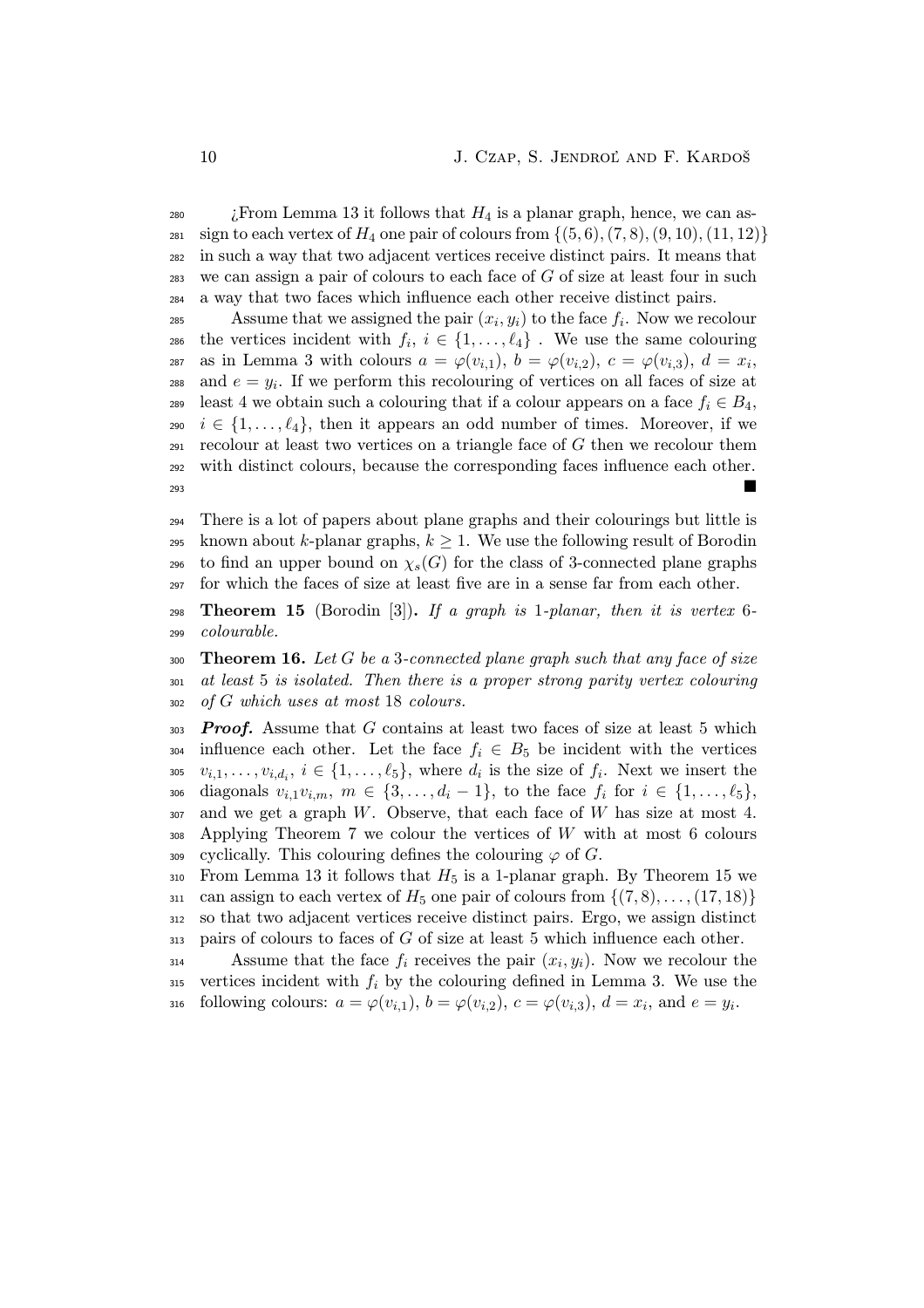If we perform this recolouring of vertices on all faces of size at least 5 we obtain a required colouring of G.

 The class of 2-planar graphs has not been sufficiently investigated. Pach and Tóth tried to answer the following question: What is the maximum number of edges that a simple graph of n vertices can have if it can be drawn in the plane so that every edge crosses at most k others? They proved the following.

 Theorem 17 (Pach and Tóth [15]). *Let* G *be a simple graph drawn in the* 325 *plane so that every edge is crossed by at most* k *others.* If  $0 \leq k \leq 4$ , *then* 326 *we have*  $|E(G)| \leq (k+3) \cdot (|V(G)| - 2)$ .

 Using this result we can prove that every 2-planar graph has a vertex of degree at most 9, therefore 2-planar graphs are 10-colourable. In the next lemma let  $\delta(G)$  denote the minimum vertex degree of a graph G.

330 **Lemma 18.** Let G be a 2-planar graph. Then  $\delta(G) \leq 9$ .

**Proof.** ¿From Theorem 17 it follows that  $|E(G)| \leq 5 \cdot |V(G)| - 10$ . For every graph it holds  $2 \cdot |E(G)| = \sum$  $v\in V(G)$  $deg(v) \geq \delta(G) \cdot |V(G)|$ . Hence, we

get

$$
10 \cdot |V(G)| - 20 \ge |V(G)| \cdot \delta(G)
$$

$$
\delta(G) \le \frac{10 \cdot |V(G)| - 20}{|V(G)|} < 10.
$$

Corollary 19. *If a graph is* 2*-planar, then it is vertex* 10*-colourable.*

 This information about 2-planar graphs helps us to prove the following the-orem.

 Theorem 20. *Let* G *be a* 3*-connected plane graph such that any face of size at least* 6 *is isolated. Then there is a proper strong parity vertex colouring of* G *which uses at most* 28 *colours.*

 **Proof.** The proof follows the scheme of the proof of Theorem 16. We omit the details.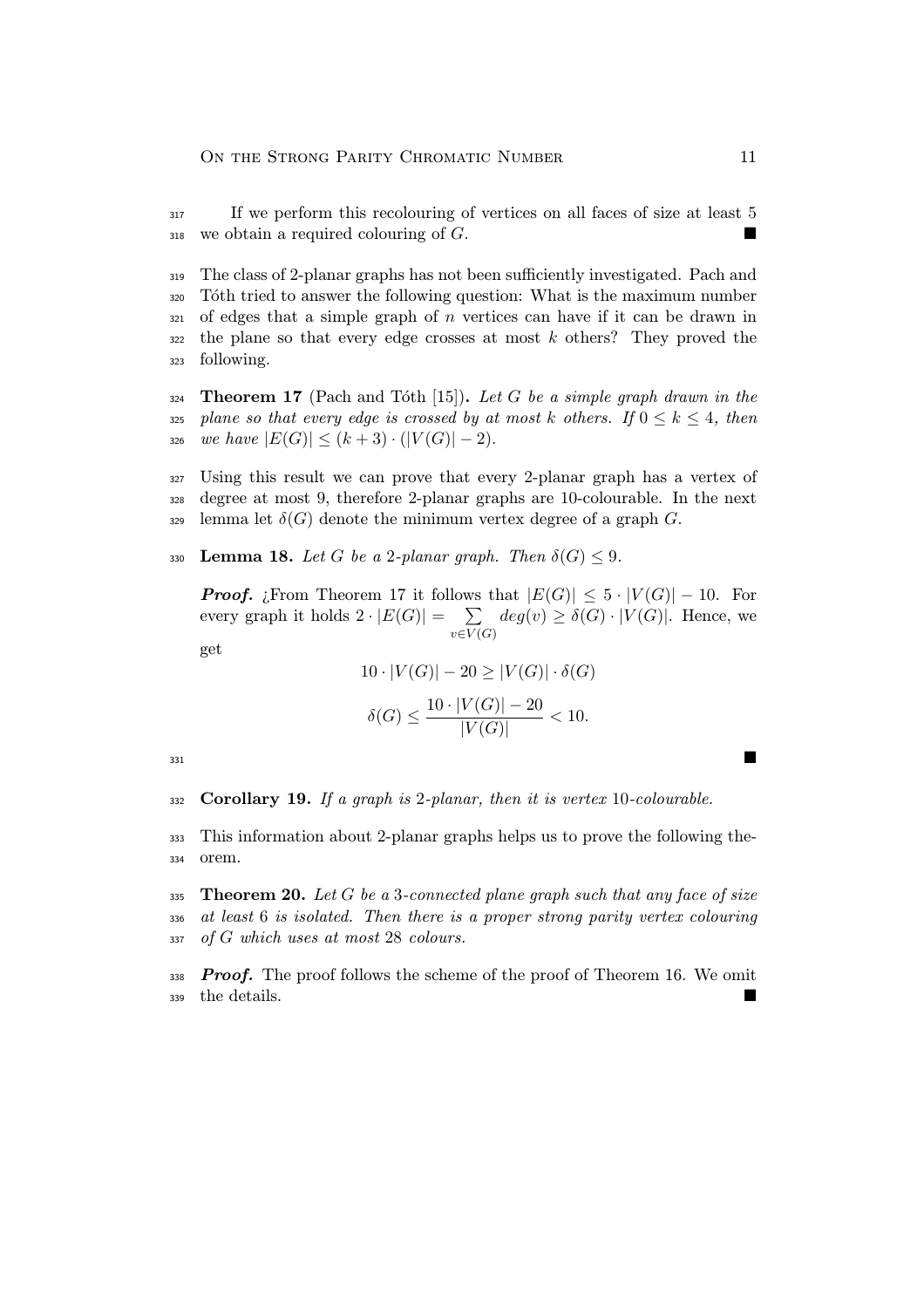#### 340 3. APPLICATIONS

 Two edges of a plane graph are *face-adjacent* if they are consecutive edges of a facial walk of some face. The *facial parity edge colouring* of a connected bridgeless plane graph is an edge colouring such that no two face-adjacent  $_{344}$  edges receive the same colour, and for each face f and each colour c, either no edge or an odd number of edges incident with f is coloured by c. The  $\text{minimum number of colours } \chi'_{fp}(G) \text{ used in such a colouring is called the }$ *facial parity chromatic index* of G. In [8] it is proved that  $\chi'_{fp}(G) \leq 92$  for an arbitrary connected bridgeless plane graph G.

<sup>349</sup> The *medial graph* M(G) of a plane graph G is obtained as follows. For 350 each edge e of G insert a vertex  $m(e)$  in  $M(G)$ . Join two vertices of  $M(G)$ <sup>351</sup> if the corresponding edges are face-adjacent (see [14], pp. 47).

<sup>352</sup> Lemma 21. *Let* G *be a* 3*-connected plane graph. Then the graph* M(G) *is* <sup>353</sup> 3*-connected too.*

354 **Proof.** By contradiction, suppose that  $m(e_1)$  and  $m(e_2)$  form a 2-vertex-355 cut in  $M(G)$ . Let  $M_1, M_2$  be the components of  $M(G) \setminus \{m(e_1), m(e_2)\}\;$  let 356  $E_1$  and  $E_2$  be the corresponding decomposition of  $E(G) \setminus \{e_1, e_2\}$ . Let the 357 edges from  $E_1$  (resp.  $E_2$ ) be white (resp. black); let  $e_1$  and  $e_2$  be red.

358 Let  $V_i$  be the set of vertices incident only with edges from  $E_i \cup \{e_1, e_2\}$ , 359  $i = 1, 2$ . Since the minimum degree of G is at least 3, we have  $V_1 \cap V_2 = \emptyset$ . 360 If  $V_1 \cup V_2 = V(G)$ , then there are no vertices incident both with white and 361 black edges. Hence,  ${e_1, e_2}$  is a 2-edge-cut in G, which is not possible since <sup>362</sup> G is 3-connected.

363 Therefore,  $V_1 \cup V_2 \neq V(G)$ ; let v be a vertex incident both with a white and 364 a black edge. Since  $m(e_1), m(e_2)$  is a 2-vertex-cut in  $M(G)$  no white edge is  $365$  face-adjacent to any black edge in G. Hence v has to be incident to both red 366 edges  $e_1$  and  $e_2$ . Then  $V(G) \setminus (V_1 \cup V_2) = \{v\}$ , unless  $e_1$  and  $e_2$  are parallel 367 edges in G. Let  $e_1 = uv$ . We may assume  $u \in V_1$ , i.e. all edges incident  $368$  with u but  $e_1$  are white. Then on the boundary cycle of (at least) one of the  $369$  faces incident with  $e_1$  white and black edges meet, which is a contradiction. <sup>370</sup>

 Observe that every proper strong parity vertex colouring of  $M(G)$  corre- sponds to the facial parity edge colouring of a 3-connected plane graph G. We can immediately derive the following upper bounds for the facial parity chromatic index for some classes of plane graphs from Theorems 5, 9, 10, 14, 16, and 20.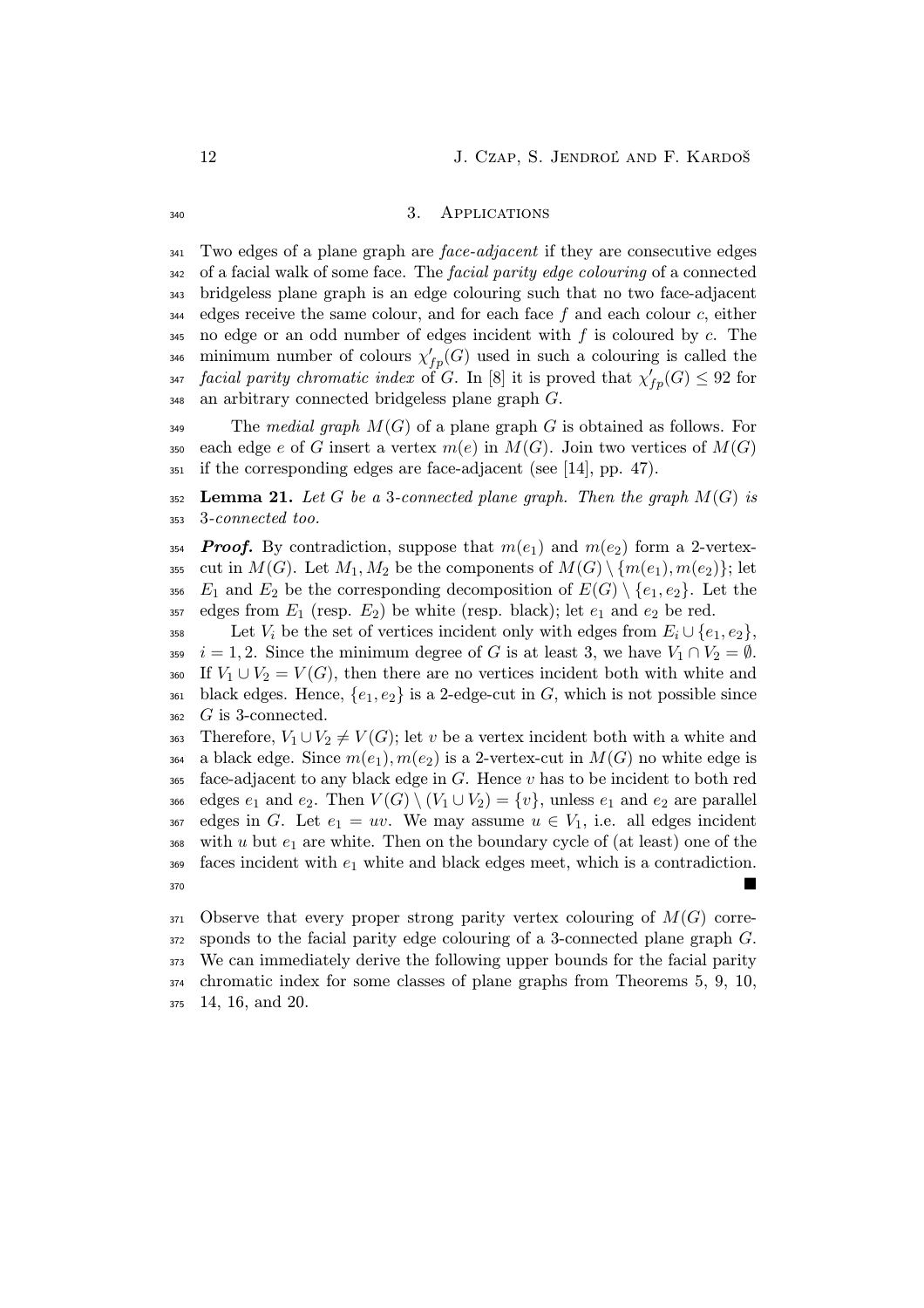- Corollary 22. (a) *Let* G *be a* 3*-connected plane graph such that the nontriangle faces of*  $M(G)$  *do not influence each other. Then*  $\chi'_{fp}(G) \leq 6$ *.*
- (b) *Let* G *be a* 3*-connected plane graph such that the faces of* M(G) *of size*  $a$ *t least* 5 *do not influence each other. Then*  $\chi'_{fp}(G) \leq 8$ *.*
- (c) *Let* G *be a* 3*-connected plane graph such that the faces of* M(G) *of size*  $a_t$  *least* 6 *do not influence each other. Then*  $\chi'_{fp}(G) \leq 10$ *.*
- (d) *Let* G *be a* 3*-connected plane graph such that any face of* M(G) *of size*  $a$ <sub>383</sub> *at least* 4 *is isolated. Then*  $\chi'_{fp}(G) \leq 12$ *.*
- (e) *Let* G *be a* 3*-connected plane graph such that any face of* M(G) *of size*  $\int$ <sup>385</sup> at least 5 *is isolated.* Then  $\chi'_{fp}(G) \leq 18$ .
- (f) *Let* G *be a* 3*-connected plane graph such that any face of* M(G) *of size*  $\begin{aligned} \textit{at least 6 is isolated. Then } \chi'_{fp}(G) \leq 28. \end{aligned}$

#### Acknowledgment

 This work was supported by the Slovak Science and Technology Assistance Agency under the contract No APVV-0007-07.

#### References

- [1] K. Appel and W. Haken, *Every planar map is four colorable*, Bull. Amer. Math. Soc. 82 (1976) 711–712.
- [2] O.V. Borodin, *Solution of Ringel's problems on vertex-free coloring of plane graphs and coloring of* 1*-planar graphs*, , Met. Diskret. Anal. 41 (1984) 12–26 (in Russian).
- [3] O.V. Borodin, *A new proof of the* 6 *color theorem*, J. Graph Theory 19 (1995) 507–521.
- [4] O.V. Borodin, D.P. Sanders, and Y. Zhao, *On cyclic coloring and their gener-alizations*, Discrete Math. 203 (1999) 23–40.
- [5] P. Borowiecki, K. Budajová, S. Jendroľ, and S. Krajči, *Parity vertex colouring of graphs*, Discuss. Math. Graph Theory 31 (2011) 183–195.
- [6] D.P. Bunde, K. Milans, D.B. West, and H. Wu, *Parity and strong parity edge-coloring of graphs*, Congressus Numerantium 187 (2007) 193–213.
- [7] J. Czap and S. Jendroľ, *Colouring vertices of plane graphs under restrictions given by faces*, Discuss. Math. Graph Theory 29 (2009) 521–543.
- [8] J. Czap, S. Jendroľ, and F. Kardoš, *Facial parity edge colouring*, Ars Math. Contemporanea 4 (2011) 255-269.